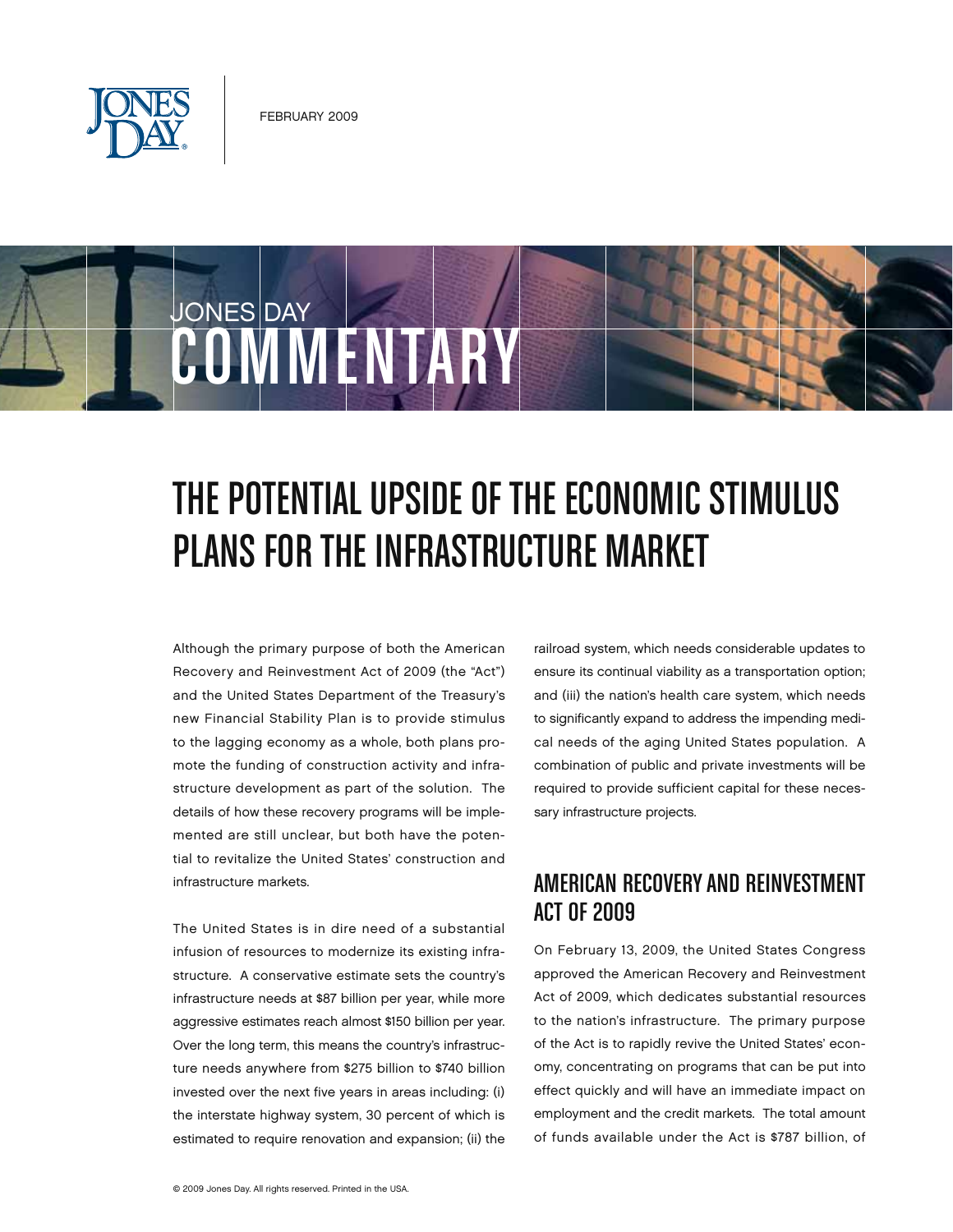which approximately \$120 billion is dedicated to infrastructure projects.

The Act requires that recipients of infrastructure investment funds give preference to activities that can be started and completed expeditiously, including a goal of using at least 50 percent of the spending for activities that can be initiated not later than 120 days after passage of the Act.

The following are some of the key areas where funds will be available:

Energy. The Act provides \$16.8 billion for energy efficiency and renewable energy, as well as an additional \$4.5 billion for electricity delivery and energy reliability. These funds will, among other things, provide incentives for greenenergy development, including solar and wind projects, and promote the modernization of the nation's electric grid. Energy projects are a growing sector of the infrastructure market and will serve an important role in its future.

Renewable Energy Tax Credits. The Act also creates tax incentives for renewable energy projects. Most notably, this includes a three-year extension of the production tax credit for electricity created from renewable energy sources such as wind, biomass, and thermal energy projects.

Federal Highway Administration. It has long been known that the nation's interstate highway system is in dire need of financial assistance to overcome dilapidated roads, insufficient resources, and the burdens imposed by expanding communities. To address these concerns and to infuse this sector with much-needed capital, the Act invests \$27.5 billion in interstate highway infrastructure. These resources will go a long way in providing the funds necessary to renovate and construct new bridges, roads, and other public thoroughfares across the nation.

Federal Railroad and Transit Administration. Outside of a few large cities whose residents rely heavily on rail and mass transit systems, there is often little focus on this aspect of infrastructure development. In an attempt to improve public transportation and increase its availability, the Act grants: (i) \$1.5 billion in discretionary grants, which are available to all surface transportation systems; (ii) \$8 billion for the

development of intercity high-speed rail service; (iii) \$6.9 billion in grants for public transit capital assistance; (iv) \$750 million for investment in fixed guideway mass transportation; and (v) \$1.3 billion to repair, rehabilitate, and upgrade Amtrak railroad assets. As a result of these initiatives, communities across the country will be able to begin rehabilitating and expanding their rail and public transportation systems.

Health and Human Services. The Act also makes substantial contributions to the Department of Health and Human Services, including \$2 billion to invest in the infrastructure necessary to allow for and promote the electronic exchange and use of health information. This initiative is intended to promote efficiencies within the health care system and, once implemented, reduce health care costs. The Act also earmarks \$1.5 billion for the renovation and repair of health centers.

#### Financial Stability Plan

Despite the influx of funding provided by the Act, public financing alone will not sufficiently address the capital needs of the United States. Without revitalizing the credit markets, the government cannot turn to the private sector to provide the much-needed funds, as the private sector is currently saddled with its own troubled assets that prevent it from investing fully in infrastructure. Prior to the collapse of the credit markets, some state and local governmental units were using the long-term leasing of infrastructure assets to the private sector as a way to raise funds to support additional infrastructure projects. For instance, through the longterm lease and concession agreement of the Indiana Toll Road, Indiana Governor Mitch Daniels obtained \$3.8 billion to help fund his "Major Moves" program. The program was designed to provide funding for new infrastructure projects in Indiana over a 10-year period. Other governmental authorities such as the City of Chicago and the State of Texas have also used public–private partnerships as a means to construct new infrastructure projects or to raise funds to retire municipal debt and free up additional borrowing capacity.

The recent credit crisis has caused several proposed public–private partnerships to be pulled from the market. Among the casualties are the Miami Tunnel Project, a \$1 billion project to construct a tunnel to the Port of Miami, and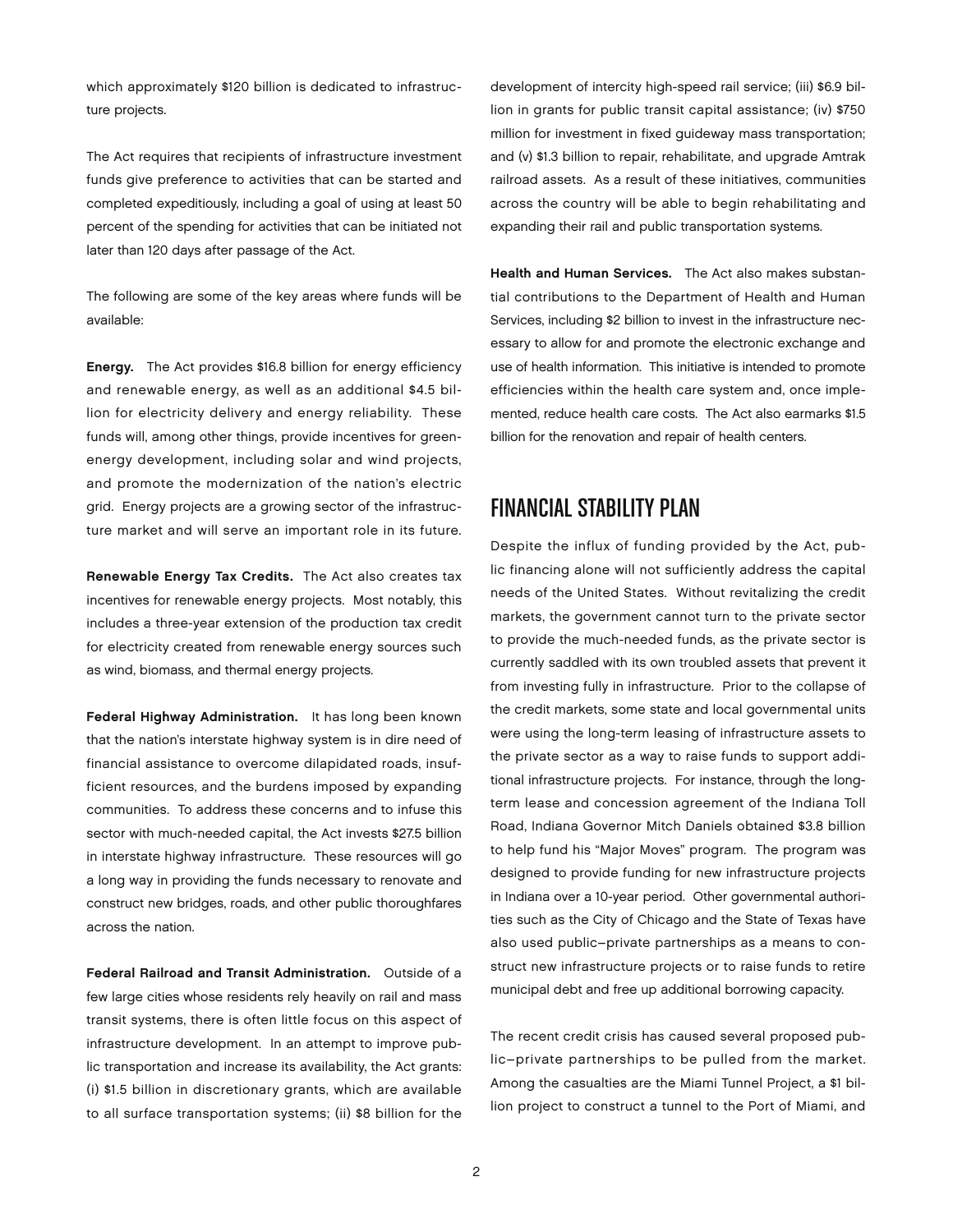the long-term lease and concession of the Alligator Alley, an interstate toll road in Florida.

On February 10, 2009, the United States Secretary of the Treasury, Timothy Geithner, introduced the Financial Stability Plan, which was intended to provide insight on the federal government's plans to encourage private investment and increase the flow of credit in the market. In particular, Secretary Geithner described the formation of the Public– Private Investment Fund, which, in an effort to invigorate private markets, will initially provide \$500 billion in government capital and government financing to help leverage private capital. The Public–Private Investment Fund is designed to encourage the private sector to make large-scale asset purchases and allow the private sector markets to determine, independent of the federal government, the price of troubled and illiquid assets. If the Public–Private Investment Fund proves successful, the government's contribution under this program may expand up to \$1 trillion.

The Financial Stability Plan also seeks to address the freezeup of secondary lending markets. The plan includes the Consumer and Business Lending Initiative that will make available up to \$1 trillion to promote the bundling and selling of loans. This program builds off the Term Asset-Backed Securities Loan Facility ("TALF") announced in November 2008. The Consumer and Business Lending Initiative will expand TALF to include commercial mortgage-backed securities.

Though intended to be a comprehensive plan with respect to "toxic assets" and to encourage investments by private investors by limiting risk with a parallel infusion of federal money, the plan provided by Secretary Geithner remains lacking in details. If successful, the plan will provide additional liquidity in the credit markets and may provide sufficient resources for continued investment in infrastructure through public–private partnerships.

### The Role of State and Local Government

State and local governments are primarily responsible for the nondefense public assets of the United States and, as a result, are significant benefactors under the Act. However, by no means does the Act satisfy all the infrastructure needs of state and local governments. Therefore, these entities have embarked on a variety of programs to spearhead necessary infrastructure projects including everything from customary bond financing and income tax incentives to increased gasoline taxes, state infrastructure banks, and public–private partnerships. For instance, this year alone:

- • New Jersey has invested \$2.8 billion in infrastructure projects, including construction of the Trans-Hudson Mass Transit Tunnel, widening of interstates, and repairing bridges.
- The City of Denver is accelerating many of the 200 Better Denver infrastructure projects approved in 2007.
- Oregon is considering the Jobs and Transportation Act of 2009, which would indefinitely raise \$499 million per year for road projects.
- • California voters approved tens of billions of dollars in funds to fund public works projects across the state ranging from construction of schools to a high-speed rail line.

Of course, state and local governments are facing their own financial challenges such as budget deficits, a shrinking tax base, and an ailing bond market. Still, state and local governments will be a source of funding for infrastructure projects, and the Act and the Financial Stability Plan are intended to provide some relief to these governmental units.

#### WHAT DOES IT MEAN?

Though many remain skeptical of the very premise of the Act, the Financial Stability Plan, and economic stimulus packages in general, it is yet to be seen how private investors and financial institutions will react in practice to these innovative measures by the federal government. It is clear, though, that these packages emphasize infrastructure development and have the potential to reinvigorate such developments going forward in the manner necessary to meet the needs of the United States.